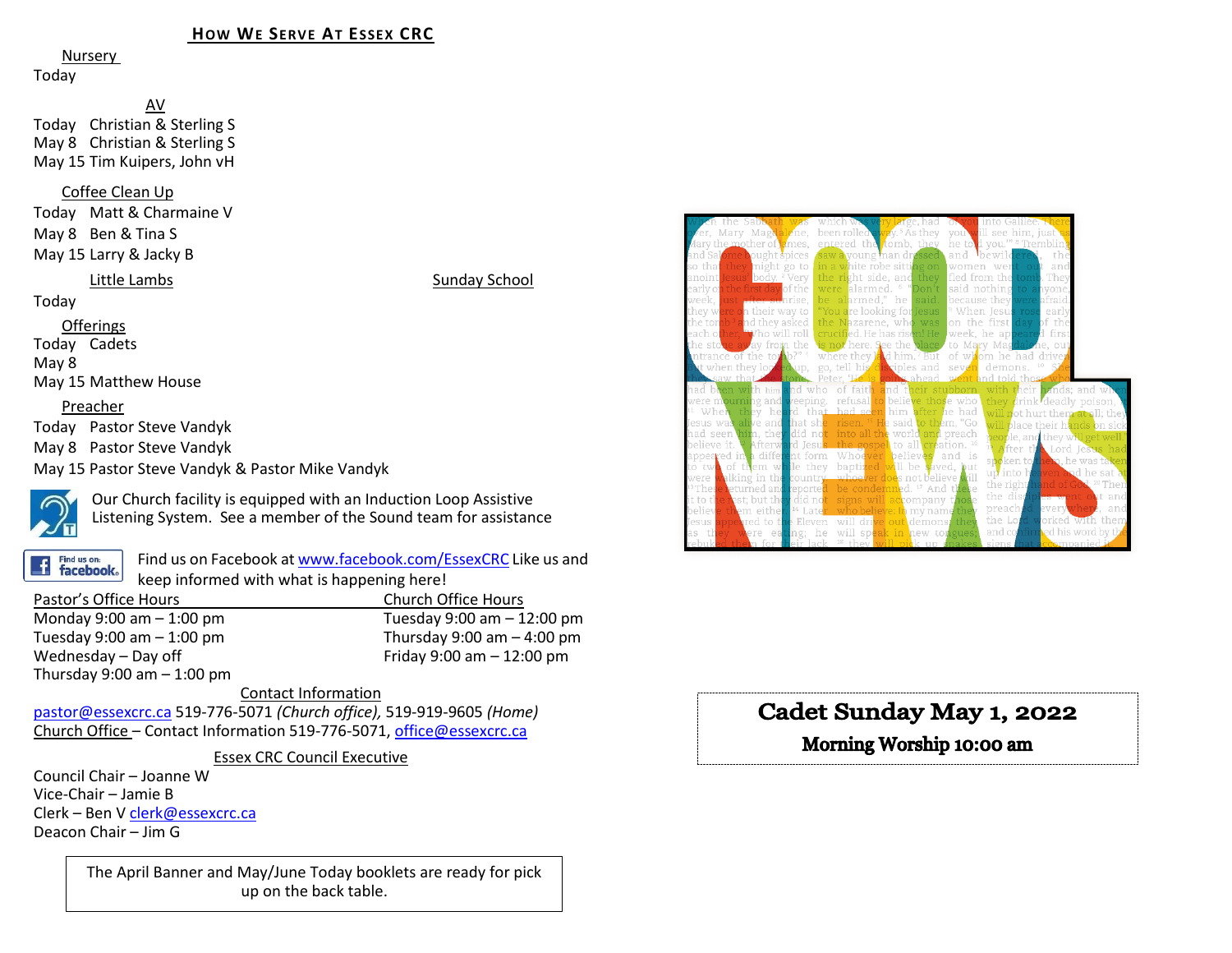### **CADET SUNDAY MAY 1, 2022**

Welcome to everyone either here in-person or online to our worship service this morning. A special welcome to our Cadets who will be taking a leading role in the service this morning and all their families visiting with us today. Do plan to stay and enjoy a cup of coffee with us in the fellowship hall.

# Our Church Family

Keep those family members and friends in prayer as they endure with various health issues **Jack D**, **Lea H, Anna R, Gerry S, Doris V, Wilma W, Johanna W** along with our elderly in care homes or those receiving extra support (**Pete & Betty A**, **CoryB**, **DinyK, Nick KSr,John O**and **AnnaP**).

### BIRTHDAY GREETINGS

Congratulations to Andrea S (Tues), Nick K Sr (Wed) and Fred M (Sat). May the Lord bless you!

What is Happening This Week

10:00 am – Cadet Sunday Morning Worship with Pastor Steve Vandyk inperson or online at Facebook/Essex CRC.

11:30 am – Connection Corner

Youth Challenge at Amherstburg Mission

Connection Corner – Monday at 7:00 pm on Zoom

Connection Corner - Wednesday at 10:00 am

Connection Corner – Wednesday 7:00 pm at the home of Andrea S

Youth Connection Corner – Wednesday at 7:00 pm on Zoom

Connection Corner – Saturday at 9:00 am in the Cadet Garage

### Next Sunday May 8, 2022

10:00 am – Mother's Day Sunday Morning Worship with Pastor Steve Vandyk in-person or online at Facebook/EssexCRC.

# DEAR CHRISTIAN REFORMED CHURCH OF ESSEX

The RCCO Windsor -Essex Centre would like to send a Great Big Thank You to the 131 people who came out on Saturday April 23 to set the world record for the number of people playing the organ in a 2-hour span and your church was included with 7 other places celebrating this event. So thank you for opening your church to this occasion.

# THANK YOU,

A huge thank you to all the Youth, Sandra L and Matt and Char V who came over last week and helped move all the mulch for us! Our gardens look awesome. We are so thankful for all the hard work you did and it was wonderful to hang out with you! Thank you for being so willing to serve your church family! *Pete and Tammy K*

Weekly Offerings

### Today's offerings are for the **FINANCIAL MINISTRY PLAN** and **CADETS**

The goal of the Calvinist Cadet Corps is to provide Christian men with a structure, program, and materials that are uniquely designed to help boys grow spiritually in all areas of life – devotional, mental, physical, and social.

# CHANGE-4-LIFE – MOTHER'S DAY TO FATHER'S DAY

On Sunday May 8, we are encouraged you to take a baby bottle on the back table and fill it with your spare change. This money will be used to help support couples and women who are facing an unplanned pregnancy. Counselling and assistance are available from the Melo Clinic and Pregnancy Centre in Leamington and Windsor. Bring back your bottle on Father's Day June 19, 2022. Please make sure your envelope number is included in the bottle. For more information, see one of the Deacons.

# GET INSPIRED THIS SUMMER

Join us August 4-6 in Tinley Park, near Chicago for Inspire 2022. Be refreshed by three days of speakers, worship, workshops, prayer, and fellowship with CRC members from across the continent. **Register now for the early bird rate, and gather five or more from one church to get the group rate!** Learn more at [www.crcna.org/inspire](http://www.crcna.org/inspire)

# GET THE DENOMINATION'S AWARD-WINNING MAGAZINE FOR FREE

The Banner, the magazine of the Christian Reformed Church, is free! Sign up for free print delivery and a weekly e-newsletter by visiting thebanner.org/signup. Given the Award of Excellence (2020) for best denominational magazine by the Evangelical Press Association, The Banner offers CRC news; thoughtful articles; and reviews of books, movies, and music. TheBanner.org/signup

### JOIN TOGETHER FOR 40 DAYS OF PRAYER BEFORE SYNOD 2022 As part of the CRCNA's year-long prayer initiative, Together Seeking God's Face, you are invited into a 40-day season of intentional, guided prayer leading up to Synod 2022. Sign up for daily Scripture and prayer prompts to be sent to your email for 40 days at crcna.org/pray

# WONDERFUL CREATION, FROM LIONS TO LEVIATHANS

Check out the new kids' devotion at [www.kidscorner.net](http://www.kidscorner.net/) If you are like the author of Psalm 104, you have learned about many of the plants and animals that God created. But why did God make so many different environments, each with more plants and animals than we could ever imagine? Listen now at kidscorner.net and check out all the new content.